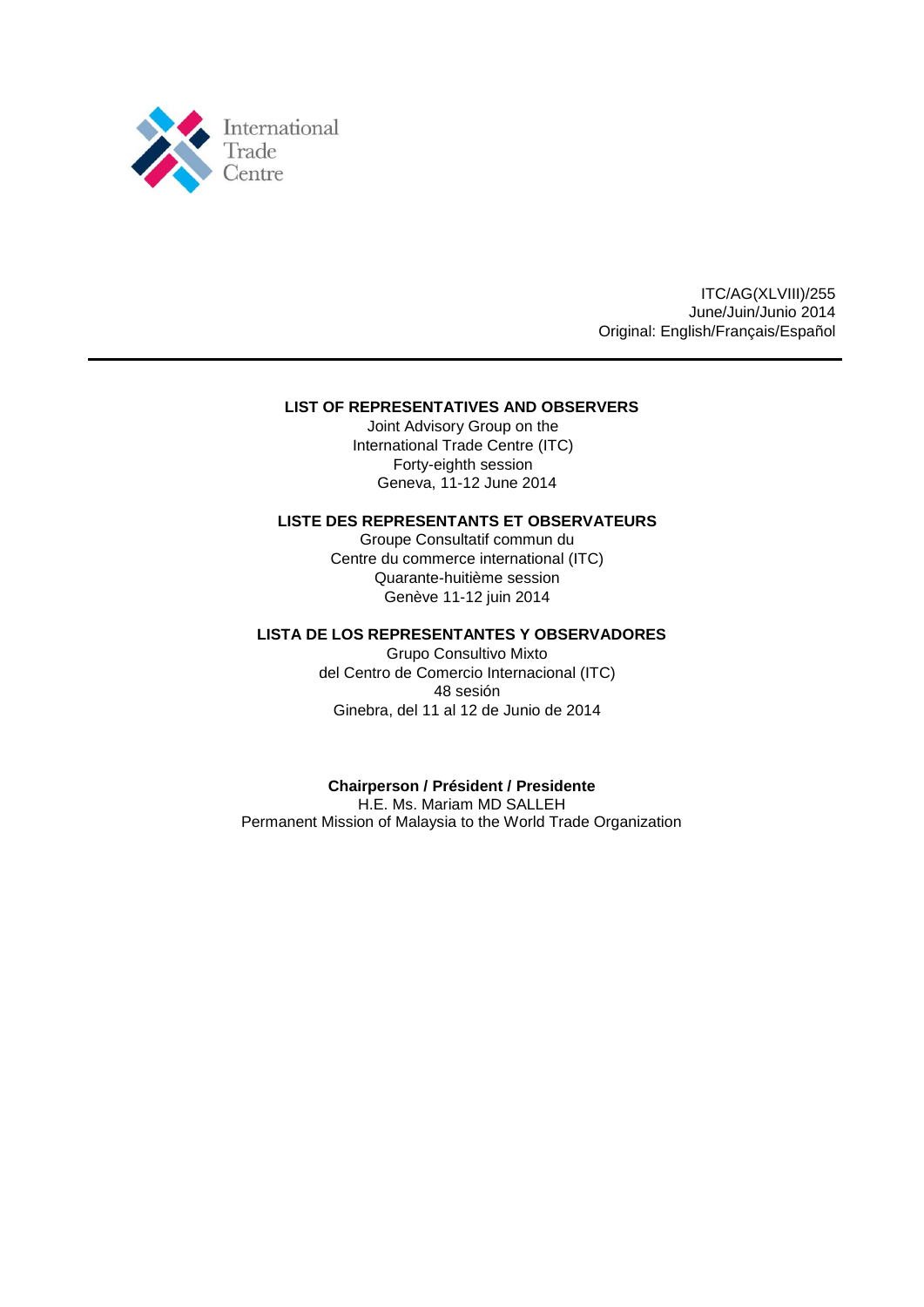| <b>ALBANIA</b>      | H.E. Ms. Filloreta Kodra<br>Ambassador                                                                                                                                         |
|---------------------|--------------------------------------------------------------------------------------------------------------------------------------------------------------------------------|
|                     | Mr. Harilla Goga<br><b>Ministre Conseiller</b><br>Permanent Mission of the Republic of Albania to the United Nations Office<br>and other International Organizations at Geneva |
| <b>AZERBAIJIAN</b>  | Mr. Emin Teymurov<br><b>Second Secretary</b><br>Permanent Mission of Azerbaijan                                                                                                |
| <b>BARBADOS</b>     | H.E. Mr. Marion Williams<br>Ambassador<br>Permanent Mission of Barbados to the United Nations Office at Geneva                                                                 |
| <b>BENIN</b>        | Mr. Omichessan Arsene<br>Attaché<br>Permanent Mission of Benin                                                                                                                 |
| <b>BURUNDI</b>      | Mr. Minani Leonard<br><b>First Counsellor</b><br>Permanent Mission of Burundi                                                                                                  |
| <b>BURKISA FASO</b> | Mr. Yonly Hadi Honore<br>Economic & Comercial Counsellor                                                                                                                       |
|                     | Mr. Sanibe Faho<br>Intern<br>Permanent Mission of Burkina Faso                                                                                                                 |
| <b>BRAZIL</b>       | Ms. Clarissa Forecchi<br><b>Second Secretary</b><br>Permanent Mission of Brazil                                                                                                |
| <b>CANADA</b>       | Mr. Ralph Osterwoldt<br>Counsellor                                                                                                                                             |
|                     | Mr. David Weber<br>Focal point for ITC and multilateral organizations on Trade and<br>Development<br>Permanent Mission of Canada                                               |
| <b>CHILE</b>        | Ms. Elizabeth Dukette<br>Permanent Mission of Chile to the WTO                                                                                                                 |
| <b>CHINA</b>        | Mr. Jianping Chen<br>Minister Counselor<br>China Mission to UNOG                                                                                                               |
|                     | Mr. Xiaokai Shen<br><b>First Secretary</b><br>Ministry of Commerce of China                                                                                                    |
|                     | Mr. Kai Huang<br>Second Secretary<br>China Mission to UNOG                                                                                                                     |
|                     | Ms. ZHU Ye<br><b>Third Secretary</b><br>Ministry of Commerce                                                                                                                   |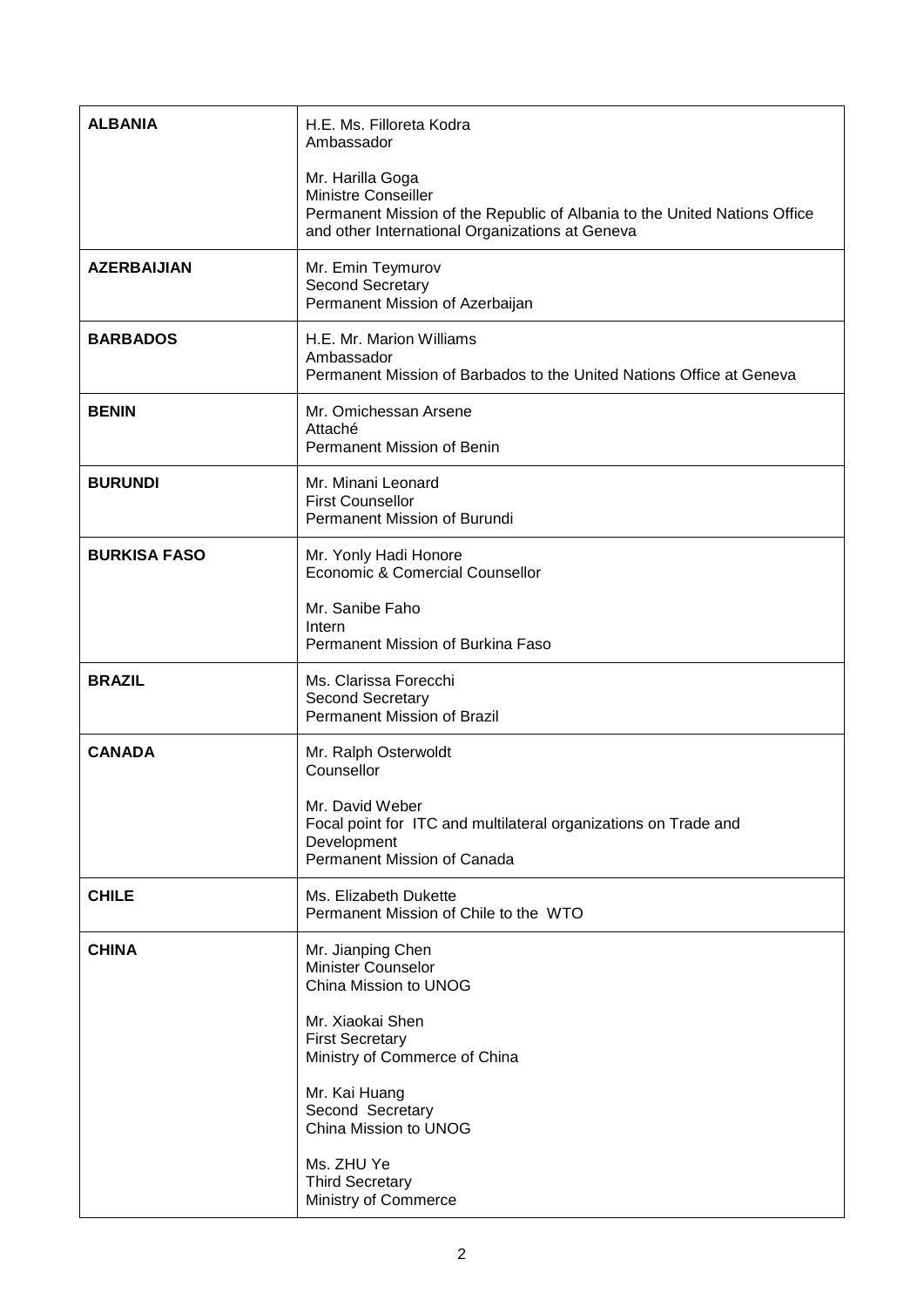| <b>CHINESE TAIPEI</b>     | Mr. Wei-chung Chou<br><b>Second Secretary</b><br>Permanent Mission of Chinese Taipei                                                                                                                                                                                                                                                               |
|---------------------------|----------------------------------------------------------------------------------------------------------------------------------------------------------------------------------------------------------------------------------------------------------------------------------------------------------------------------------------------------|
| <b>COLOMBIA</b>           | H.E Gabriel Duque<br>Ambassador<br>Ms. Amalia Vasquez<br>Counsellor<br>Permanent Mission of Colombia to the WTO                                                                                                                                                                                                                                    |
| <b>CUBA</b>               | Ms. Anabel Pérez Rojas<br><b>Second Secretary</b><br>Permanent Mission of Cuba to the United Nations Office and Other<br>International Organizations at Geneva                                                                                                                                                                                     |
| <b>CZECH REPUBLIC</b>     | Mr. Martin Bulánek<br>Economic, Environmental and Technological Affairs<br>Permanent Mission of the Czech Republic to the United Nations Office and<br>Other International Organizations at Geneva                                                                                                                                                 |
| <b>DOMINICAN REPUBLIC</b> | SE Luis Manuel Piantini Munnigh<br>Embajador, Representante Permanente de la Misión de la Republica<br>Dominicana ante la OMC<br>Dra. Magaly Bello de Kemper                                                                                                                                                                                       |
|                           | Ministro Consejero de la Misión de la Republica Dominicana ante la OMC.                                                                                                                                                                                                                                                                            |
| <b>EL SALVADOR</b>        | Ms. Menjivar Marta Evelyn<br>Consejera<br>Ms. Carballo Katia<br>Ministra Consejera<br>Misión Permanente de la República de El Salvador ante la OMC                                                                                                                                                                                                 |
| <b>FINLAND</b>            | H.E. Pavi Kairamo<br>Ambassador<br>Permanent Mission of Finland, Geneva<br>Mr. Juha NIEMI<br><b>Minister Counsellor</b><br>Permanent Mission of Finland, Geneva<br>Ms. Katjy Karppinen-Njock<br>Counsellor<br>Permanent Mission of Finland, Geneva<br>Mr. Anti Piispanen<br><b>Commercial Counsellor</b><br>Ministry for Foreign Affairs, Helsinki |
| <b>FRANCE</b>             | Ms. Macias Elodie<br>Counsellor<br><b>Permanent Mission of France</b>                                                                                                                                                                                                                                                                              |
| <b>GERMANY</b>            | H.E. Mr. Thomas Fitschen<br>Ambassador<br>Permanent Mission to the United Nations Office in Geneva                                                                                                                                                                                                                                                 |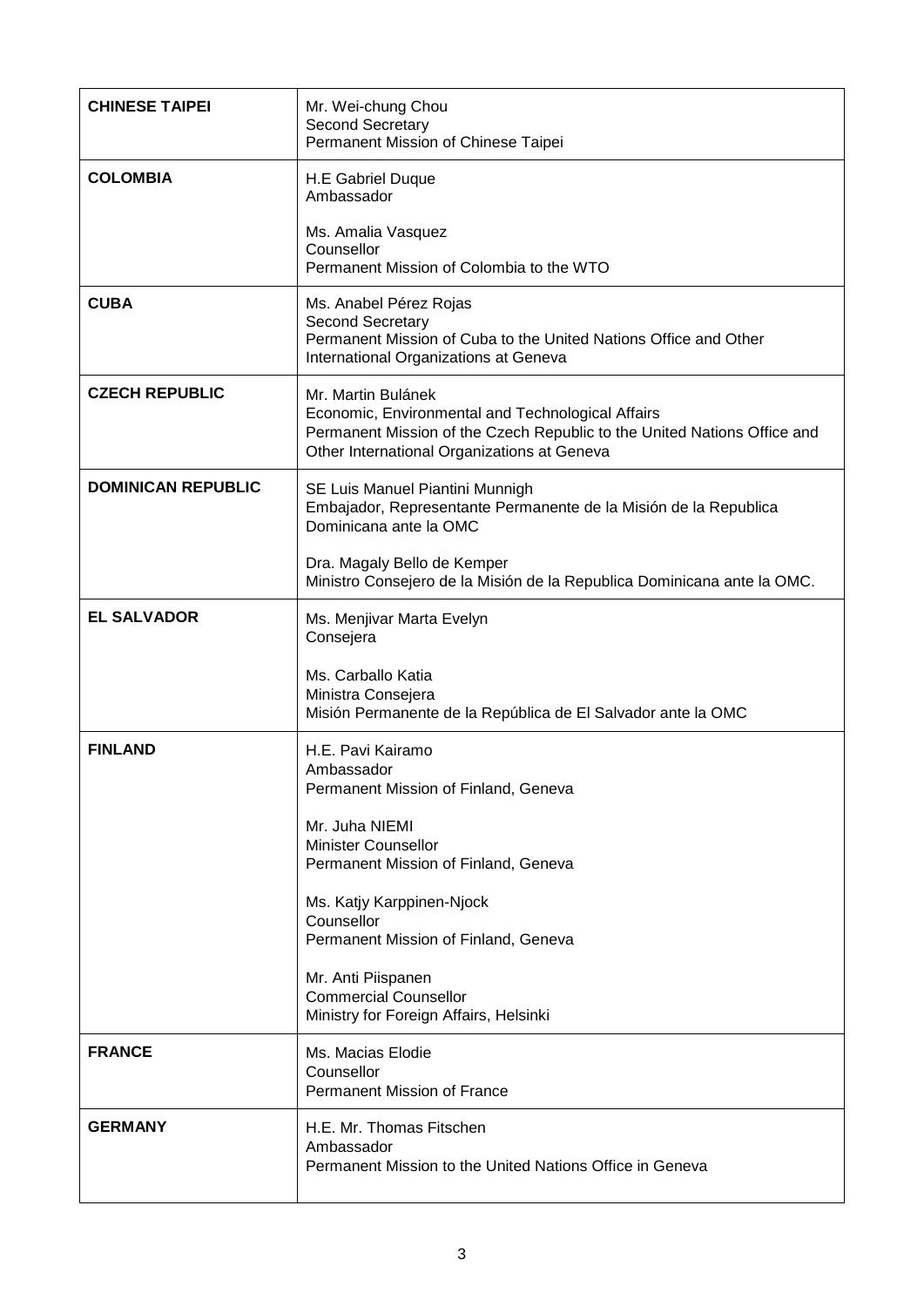|                           | Ms. Annette Chammas<br><b>Counsellor for Development Policy</b><br>Permanent Mission to the United Nations Office in Geneva<br>Mr Christian Kaul<br>Intern<br>Permanent Mission of the Federal Republic of Germany                                            |
|---------------------------|---------------------------------------------------------------------------------------------------------------------------------------------------------------------------------------------------------------------------------------------------------------|
| <b>GUATEMALA</b>          | Ms. Debora Ponce de Gunther<br>Counsellor<br>Permanent Mission of Guatemala to the WTO                                                                                                                                                                        |
| <b>HAITI</b>              | Mr. Henry Claude Fleury<br>Counsellor<br>Permanent Mission of Haiti                                                                                                                                                                                           |
| <b>HONDURAS</b>           | Ms. Elizabeth Wiese<br>Consejera<br>Mr. Aquiles Audino<br>Pasante<br>Mision Permanente de Honduras ante la OMC                                                                                                                                                |
| <b>HUNGARY</b>            | Ms. Zsofia Tvarusko<br><b>First Secretary</b><br>Permanent Mission of Hungary to the WTO                                                                                                                                                                      |
| <b>INDONESIA</b>          | Ms. Iska Huberta Sinurat so<br><b>Assistant Deputy Director</b><br>Directorate General of National Export. Ministry of Trade<br>Ms. Damarita Sri Eliyza<br>Deputy Director for the Asia Pacific and Africa Region<br>Ministry of Trade Indonesia              |
| <b>IRELAND</b>            | Mr. Sean O hAodha<br>Permanent Mission of Ireland to the United Nations at Geneva<br>Ms. Mary Barrett<br><b>Assistant Principal</b><br><b>Multilateral Section</b><br>Development Co-operation Division, Department of Foreign Affairs and<br>Trade, Limerick |
| <b>ISLAMIC CONFERENCE</b> | H.E Slimane Chikh<br>OIC Ambassador,<br>Permanent Mission of the Organisation of the Islamic Conference<br>Mr Grabus Halim,<br>1st Secretary at the OIC Delegation<br>Permanent Mission of the Organisation of the Islamic Conference                         |
| <b>JAMAICA</b>            | Ms. Simara Howell<br><b>First Secretary</b><br>Permanent Mission of Jamaica to the United Nations<br>Mr. Reid Esmond<br>Deputy Permanent Representative                                                                                                       |
| <b>JAPAN</b>              | Ms. Mihoko Saito<br>Advisor                                                                                                                                                                                                                                   |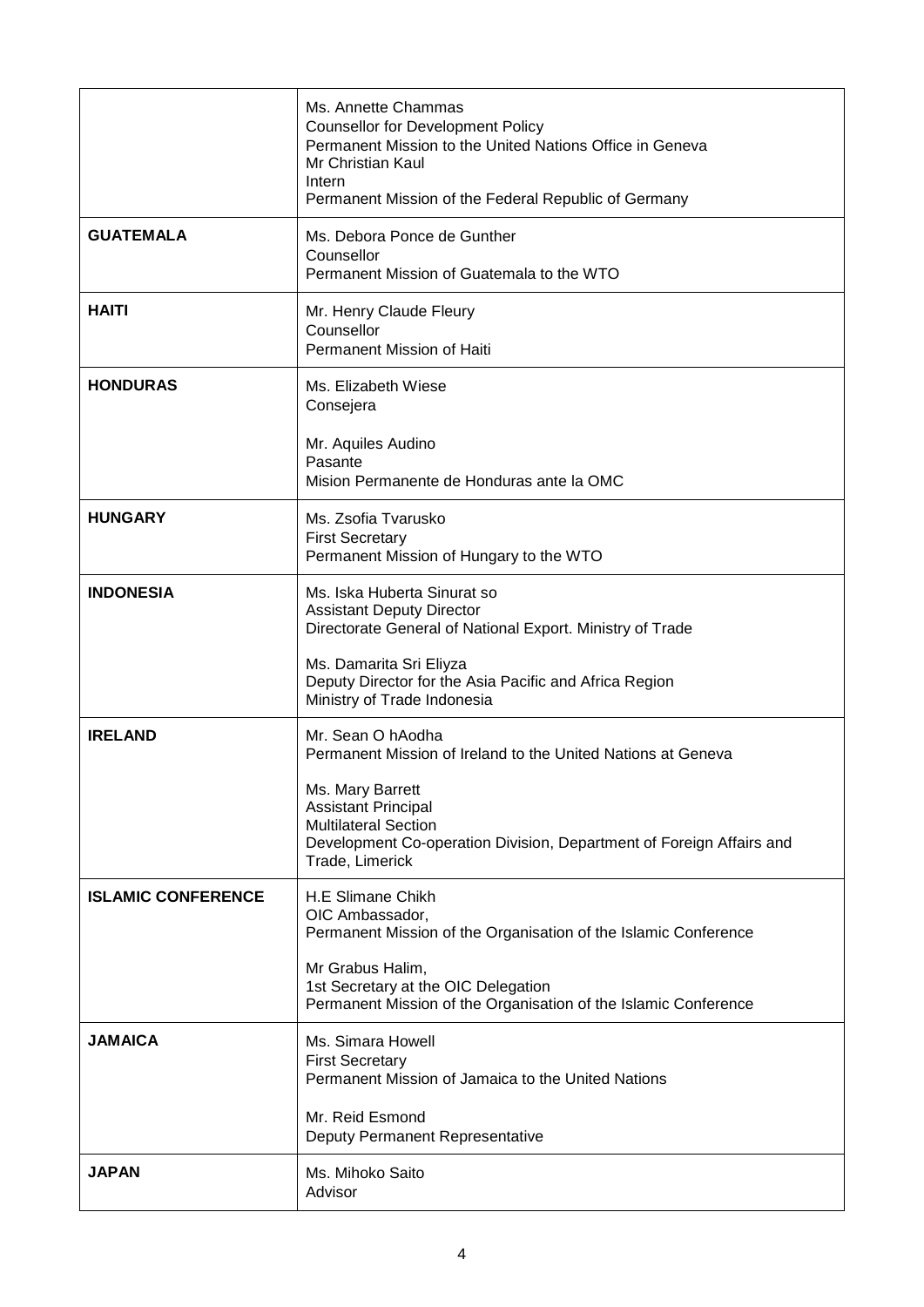|                   | Permanent Mission of Japan to the United Nations                                                                                                   |
|-------------------|----------------------------------------------------------------------------------------------------------------------------------------------------|
|                   | Mr. Suyama Shin<br>Special assistant for trade negotiation<br>Permanent Mission of Japan to the United Nations                                     |
| <b>KAZAKHSTAN</b> | Ms. Zharkin Kakimzhanova<br>Counsellor<br>Head of WTO Unit                                                                                         |
| <b>KENYA</b>      | Mr. Elijah Manyara<br>First Minister Counsellor Trade<br>Permanent Mission of Kenya                                                                |
| <b>KOREA</b>      | Ms. Yoonjeang Baek<br>Second Secretary<br>Permanent Mission of Korea                                                                               |
| <b>KYRGYZSTAN</b> | H.E Gulnara Iskakova<br>Ambassador                                                                                                                 |
|                   | Ms. Asel Medetbekova<br>Intern<br>Permanent Mission of Kyrgyzstan to the United Nations                                                            |
| <b>LATVIA</b>     | H.E Inga Ernstsone<br>Ambassador<br>Permanent Representative to the WTO<br>Permanent Mission of Latvia to the UN Office in Geneva                  |
| <b>LIBYA</b>      | Mr. Emhemed Elderwish<br>Counsellor<br>Permanent Mission of Libya                                                                                  |
| <b>LITHUANIA</b>  | Ms. Virginija Vinciuniene<br><b>First Secretary</b><br>Permanent Mission of Lithuania to the UN and other International<br>Organizations in Geneva |
| <b>MACEDONIA</b>  | Mr. Vlatko Gigov<br>Officer<br>Permanent Mission of Macedonia                                                                                      |
| <b>MALI</b>       | Mr. Cheick Omar Camara<br>Conseiller<br>Permanent Mission of Mali to the UN and other Organizations at Geneva                                      |
| <b>MEXICO</b>     | Mr. Miguel Angel Padilla<br>Minister                                                                                                               |
|                   | Mr. Ismael Ortiz<br>Consejero<br>Representante Permanente Alterna de la Misión de México ante la OMC                                               |
| <b>MOROCCO</b>    | Mr. Khalid Elbernoussi<br>Counsellor<br><b>Permanent Mission of Morocco</b>                                                                        |
| <b>MOLDOVA</b>    | H.E. Mr. Victor Moraru                                                                                                                             |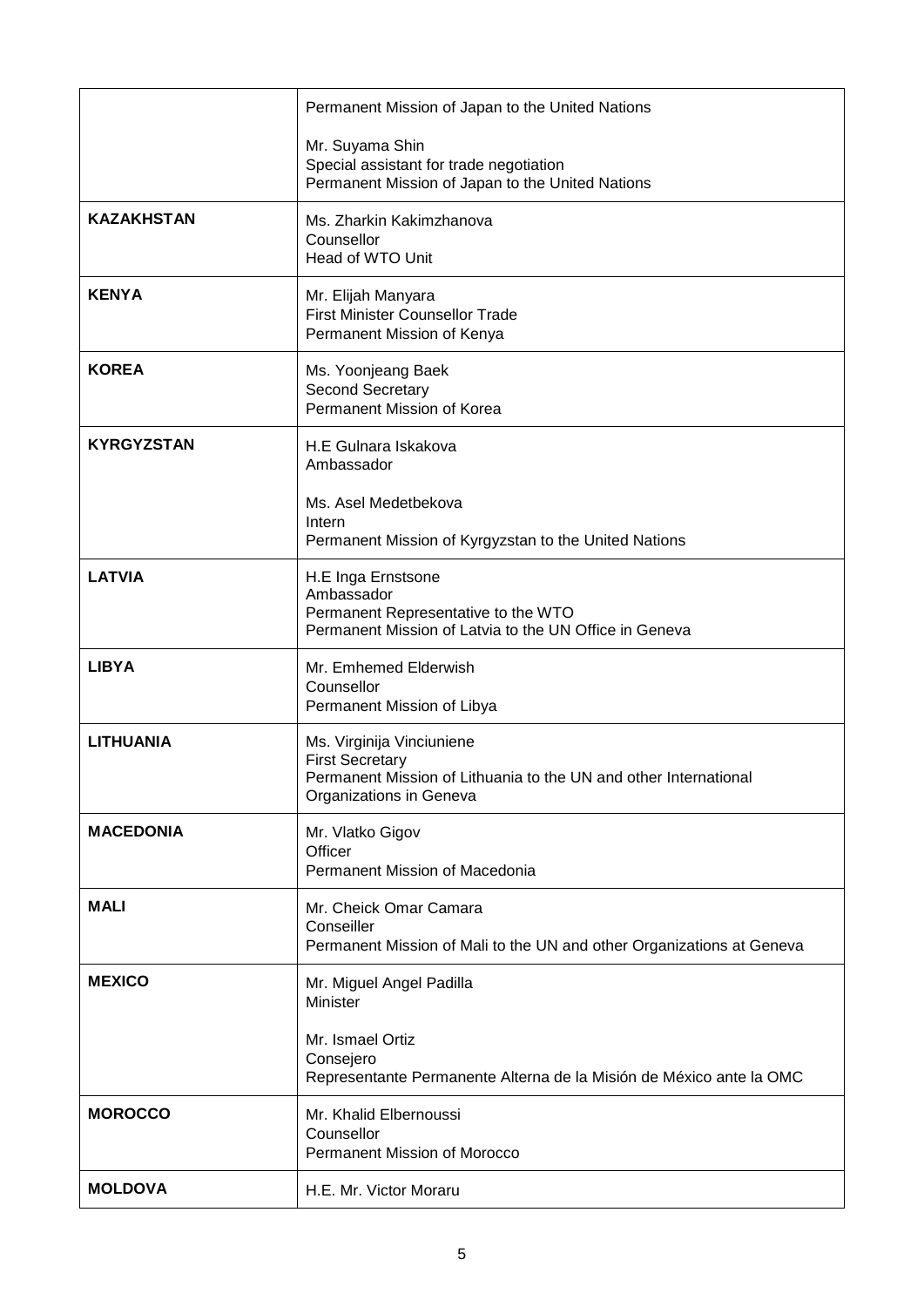|                 | Ambassador<br>Permanent Representative to the United Nations Office in Geneva                                                                                      |
|-----------------|--------------------------------------------------------------------------------------------------------------------------------------------------------------------|
|                 | Ms. Marian Bunesco<br><b>First Secretary</b><br>Permanent Mission in Geneva                                                                                        |
| <b>MONGOLIA</b> | Mr. Boormaa Lkhaguasuren<br>Counsellor<br>Permanent Mission of Mongolia                                                                                            |
| <b>MYANMAR</b>  | Mr. Aung Min Thyke<br>Counsellor<br>Permanent Mission of Myanmar to the United Nations                                                                             |
| THE NETHERLANDS | Mr. Dick de Man<br>Deputy Managing Director<br>Centre for the Promotion of Imports from Developing Countries (CBI)<br>Ministry of Foreign Affairs, The Netherlands |
|                 | Mr. Taco Stoppels<br>Counsellor<br>Permanent Mission of the Netherlands to the United Nations                                                                      |
| <b>NEPAL</b>    | Mr. Manoj Kumar Acharya<br>Deputy Permanent Representative (Commerce)                                                                                              |
| <b>NIGERIA</b>  | Mr. Audu Suleman<br><b>Minister Comercial</b>                                                                                                                      |
|                 | Mr. Traore Kalilou<br><b>CEDEAO</b><br>Nigeria Trade Office to WTO                                                                                                 |
| <b>NORWAY</b>   | Ms. Monica Nagelgaard<br><b>Minister Counsellor</b><br>Permanent Mission of Norway in Geneva                                                                       |
|                 | Mr. Lars Børresen<br><b>First Secretary</b><br>Permanent Mission of Norway to the World Trade Organization                                                         |
|                 | Ms. Torun Dramdal<br>Senior Adviser<br>Norwegian Ministry of Foreign Affairs                                                                                       |
| <b>OMAN</b>     | Ms. Hilda Al Hinai<br>Deputy Permanent Representative<br>Permanent Mission of Oman to the WTO                                                                      |
|                 | Mr. Ali Ali Al Hafidh<br>Trainée<br>Permanent Mission of Oman to the WTO                                                                                           |
| <b>PARAGUAY</b> | Mr. Sebastian Ortiz<br>Second Secretary Trade Facilitation Negotiator<br>Permanent Delegation of Paraguay                                                          |
| <b>PANAMA</b>   | Mr. Matthews Krizia                                                                                                                                                |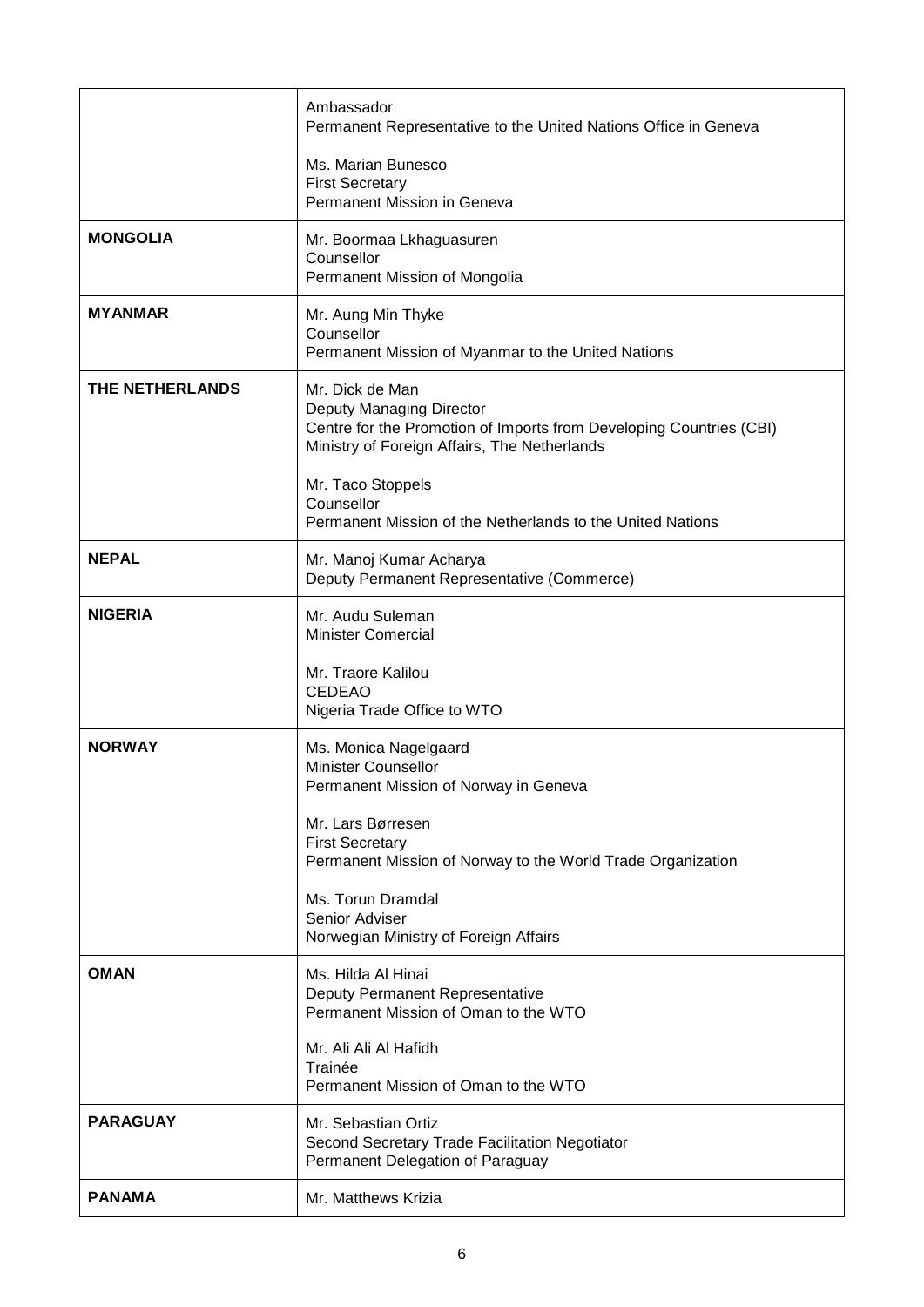|                                            | Legal counsellor<br>Permanent Delegation of Panama                                                                                             |
|--------------------------------------------|------------------------------------------------------------------------------------------------------------------------------------------------|
| <b>QATAR</b>                               | Mr. Ali Althemi<br>Comercial Attaché<br>Permanent Mission of the State of Qatar to the UN                                                      |
|                                            | Mr. Saleh Almana                                                                                                                               |
|                                            | Mr. Venkatesan Krishnan<br><b>Export Promotion Manager</b><br><b>Qatar Development Agency</b>                                                  |
|                                            | Mr. Hassan Al-Mansoori<br>Executive Director of Qatar Export Development Agency                                                                |
| <b>RÉPUBLIQUE</b><br><b>CENTRAFRICAINE</b> | Mr. Delalune Kobo Konyinan<br>Counsellor<br>Permanent Mission of Centralafrican Republic to the UN in Geneva                                   |
| <b>ROMANIA</b>                             | Mr. Emilian Carlogea<br><b>Minister Counsellor</b><br>Permanent Mission of Romania                                                             |
| <b>RWANDA</b>                              | Mr. Edouard Bizumuremyi<br>Attaché Commercial<br>Permanent Mission of Rwanda to the UN in Geneva                                               |
| <b>RUSSIAN FEDERATION</b>                  | Mr. Victoria Kardasm<br>Counsellor<br>Permanent Mission of Russia in Geneva                                                                    |
| <b>SAUDI ARABIA</b>                        | Mr. Ahmed Alhakbani<br>Secretary General of the Saudi Export Development Authority                                                             |
|                                            | Mr. Khalid Abanami<br>Director General of Strategy Planning Saudi Export Development Authority                                                 |
|                                            | Mr. Alali Mashhor<br>Commercial Attaché                                                                                                        |
|                                            | Mr. Althukair Abdulrahman<br>Project Manager Advocacy department Saudi Arabia Authority                                                        |
| <b>SURINAME</b>                            | Mr Smits Roy<br>Conseiller                                                                                                                     |
|                                            | Mr. Roman Garicia<br>Attaché<br>Permanent Delegation of Suriname                                                                               |
| <b>SRI LANKA</b>                           | H.E. Mr. Nimal Karunatilake<br>Ambassador<br>Permanent Representative to the WTO                                                               |
|                                            | Mr.Nalinda Wijerathna<br><b>First Secretary</b><br>Permanent Mission of Sri Lanka to the UN and Other International<br>Organizations in Geneva |
| <b>SOUTH AFRICA</b>                        | Ms. Kim Kampel                                                                                                                                 |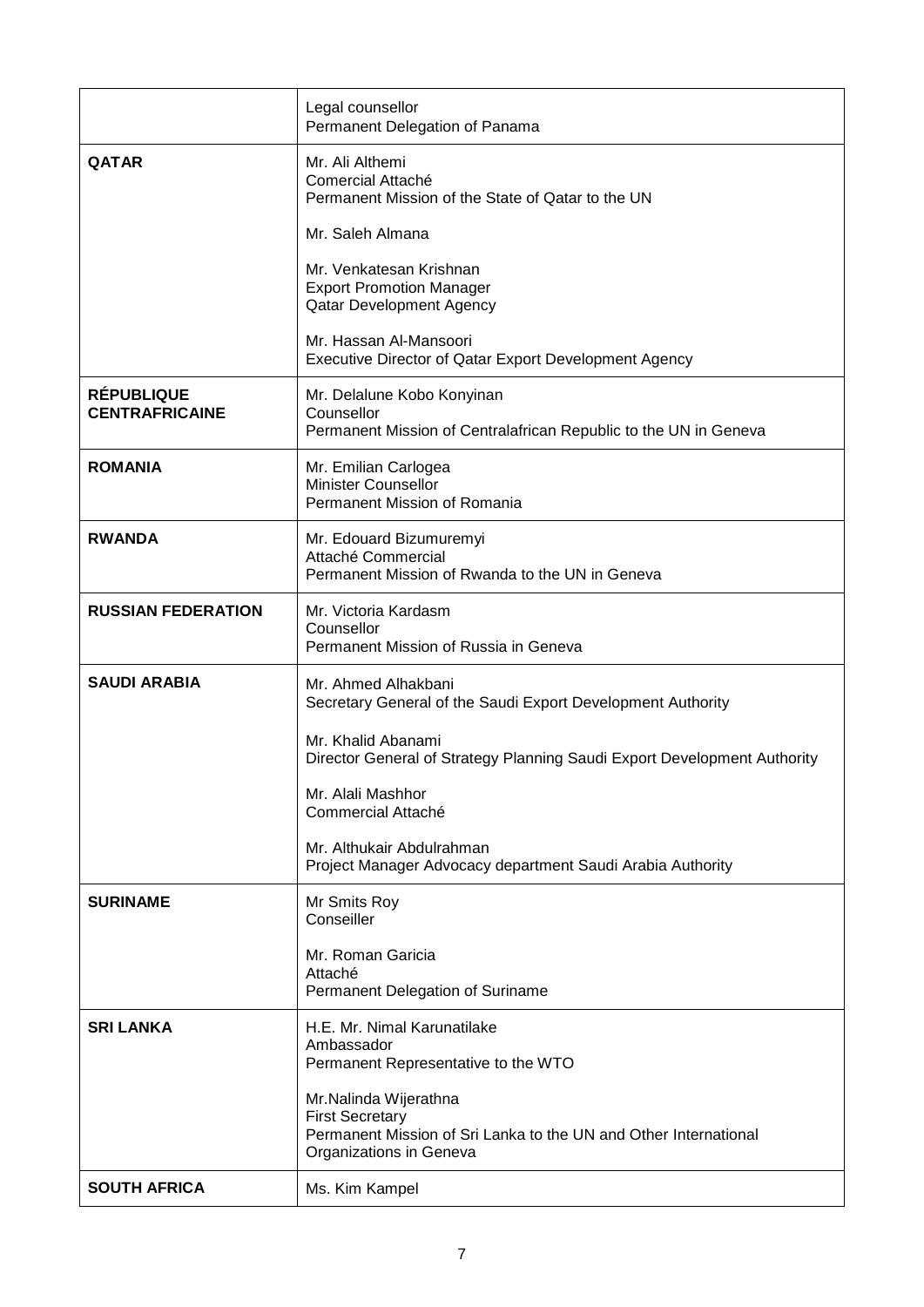|                                           | Economic counsellor<br>Permanent Mission of South Africa to the WTO                                                              |
|-------------------------------------------|----------------------------------------------------------------------------------------------------------------------------------|
| <b>SWEDEN</b>                             | Mr. Oscar Ekéus<br><b>First Secretary</b>                                                                                        |
|                                           | Mr. Fredriksson Joakim<br>Intern<br>Permanent Mission of Sweden                                                                  |
| <b>SWITZERLAND</b>                        | Mr. Remigi Winzap<br>Ambassador<br>Permanent Representative                                                                      |
|                                           | Mr. Felix Wertli<br>Counsellor<br>Permanent Mission of Switzerland to the WTO and UNCTAD                                         |
|                                           | Mr. Philippe Borel<br>Acting Head of Trade Promotion Section (SECO)                                                              |
|                                           | Ms. Irene Krone-Germann<br>Programme Manager (SECO)                                                                              |
| <b>TAJIKISTAN</b>                         | Mr. Emomov Parviz<br>Second Secretary<br>Permanent Mission of Tajikistan                                                         |
| <b>TANZANIA</b>                           | Mr. Elia N. Mtweve<br>Intern<br>Permanent Mission of Tanzania to the WTO                                                         |
| <b>TUNISIA</b>                            | HE. Kilani Abderrazak<br>Ambassador<br>Permanent Mission of Tunisia to the UN and Other International<br>Organizations in Geneva |
| <b>UGANDA</b>                             | H.E Christopher Apparr Onyanga<br>Ambassador<br>Permanent Mission of Uganda                                                      |
| <b>UNITED STATES OF</b><br><b>AMERICA</b> | Mr. Christopher Wilson<br>Deputy PR<br>U.S. Mission to the WTO                                                                   |
| <b>URUGUAY</b>                            | H.E. Sr. Francisco Pírez Gordillo<br>Embajador<br>Representante Permanente<br>Misión Permanente ante la OMC                      |
| <b>YEMEN</b>                              | Mr. Ibrahim Ali Alhasani<br>Senior Specialist<br>Intern<br>Permanent Mission of Yemen                                            |
| <b>YVORY COAST</b>                        | Mr. Mobio Marc Loba<br><b>Comercial Counsellor</b>                                                                               |
|                                           | Mr. Ettekan Animan<br>Economic counsellor<br>Permanent Mission of Ivory Coast                                                    |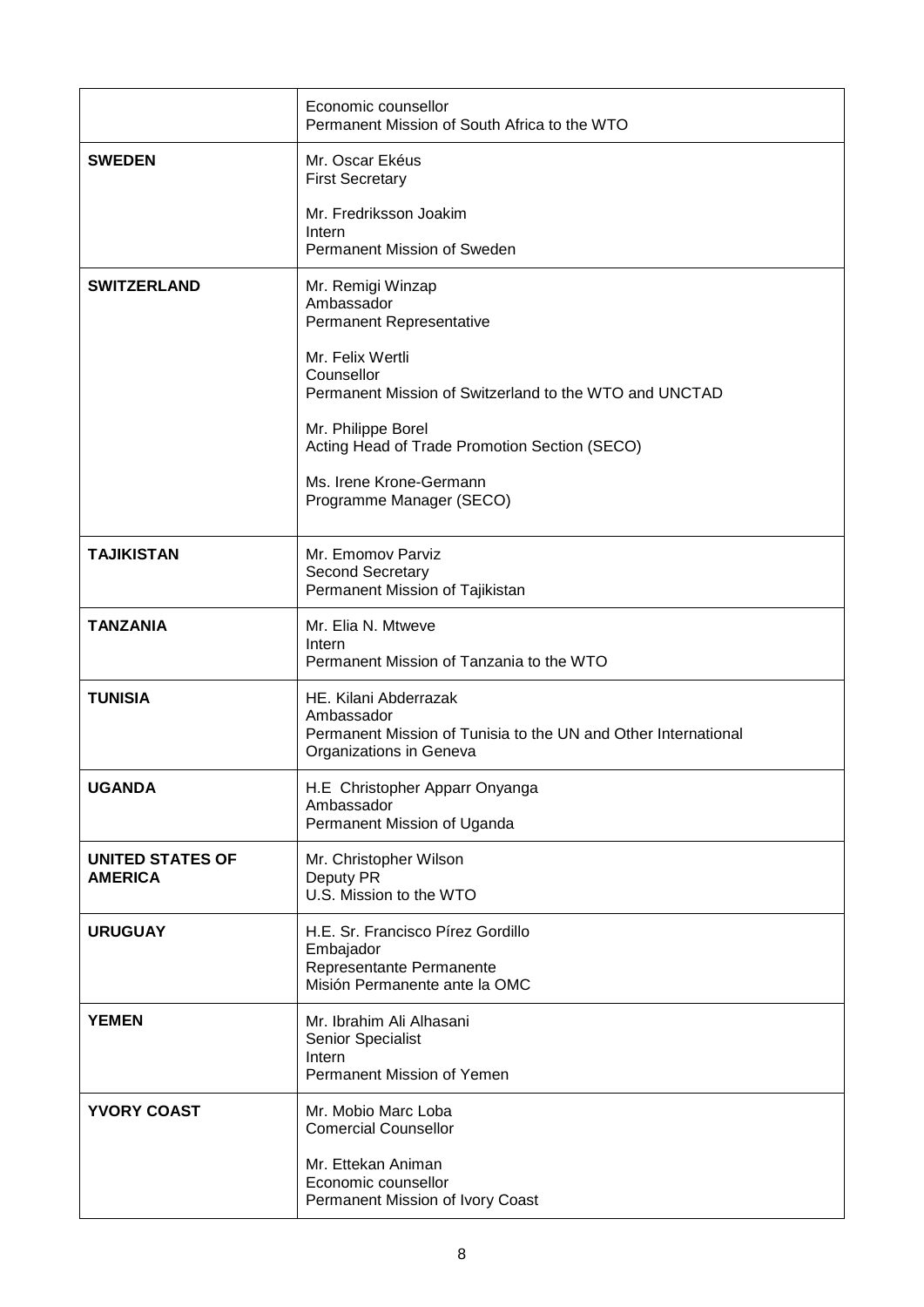| Permanent Mission of Zimbabwe to the UN and Other International |
|-----------------------------------------------------------------|
|                                                                 |
|                                                                 |

| UNITED NATIONS BODIES AND PROGRAMMES                                                      |                                                                                                   |
|-------------------------------------------------------------------------------------------|---------------------------------------------------------------------------------------------------|
| <b>UNITED NATIONS</b><br><b>CONFERENCE ON TRADE</b><br><b>AND DEVELOPMENT</b><br>(UNCTAD) | Mr. Mukhisa Kituyi<br>Secretary-General                                                           |
| <b>INTERNATIONAL ORGANIZATIONS</b>                                                        |                                                                                                   |
| <b>WORLD TRADE</b><br><b>ORGANIZATION (WTO)</b>                                           | Mr. Roberto Azevêdo<br>Director-General                                                           |
| UNIVERSAL POST UNION<br>(UPU)                                                             | Mr. Fredrick Omamo,<br>Markets Development and Trade Facilitation                                 |
| <b>INTERNATIONAL LABOUR</b><br><b>OFFICE (ILO)</b>                                        | Mr. David Cheong<br><b>Trade and Employment Specialist</b><br><b>Employment Policy Department</b> |

| <b>INTERGOVERNMENTAL ORGANIZATIONS</b>                                   |                                                                                                                             |
|--------------------------------------------------------------------------|-----------------------------------------------------------------------------------------------------------------------------|
| <b>AFRICAN, CARIBBEAN</b><br>AND PACIFIC GROUP OF<br><b>STATES (ACP)</b> | H.E. Mr. Marwa Joel Kisiri<br>Ambassador<br><b>ACP Permanent delegation</b>                                                 |
|                                                                          | Ms. Maupo Gofaone<br><b>ACP Geneva</b>                                                                                      |
| <b>ECOWAS COMMISSION</b>                                                 | Mr. Alfred Braimah<br>Director<br><b>Private Sector Promotion</b><br>Ms. Fatima Angele Traoré<br><b>Executive Assistant</b> |

┑

| NON-GOVERNMENTAL ORGANIZATIONS                   |                                                                                                                                                                                     |
|--------------------------------------------------|-------------------------------------------------------------------------------------------------------------------------------------------------------------------------------------|
| <b>INGENIEURS DU MONDE</b>                       | Dr. François Ullmann<br>President                                                                                                                                                   |
| <b>CUTS International</b><br>(UNCTAD accredited) | Mr. Rashid S. Kaukab<br>Director<br><b>CUTS International, Geneva</b><br>Mr. Julian Mukiibi<br>Senior Programme Officer<br><b>CUTS International, Geneva</b><br>Ms. Josiane Rufener |